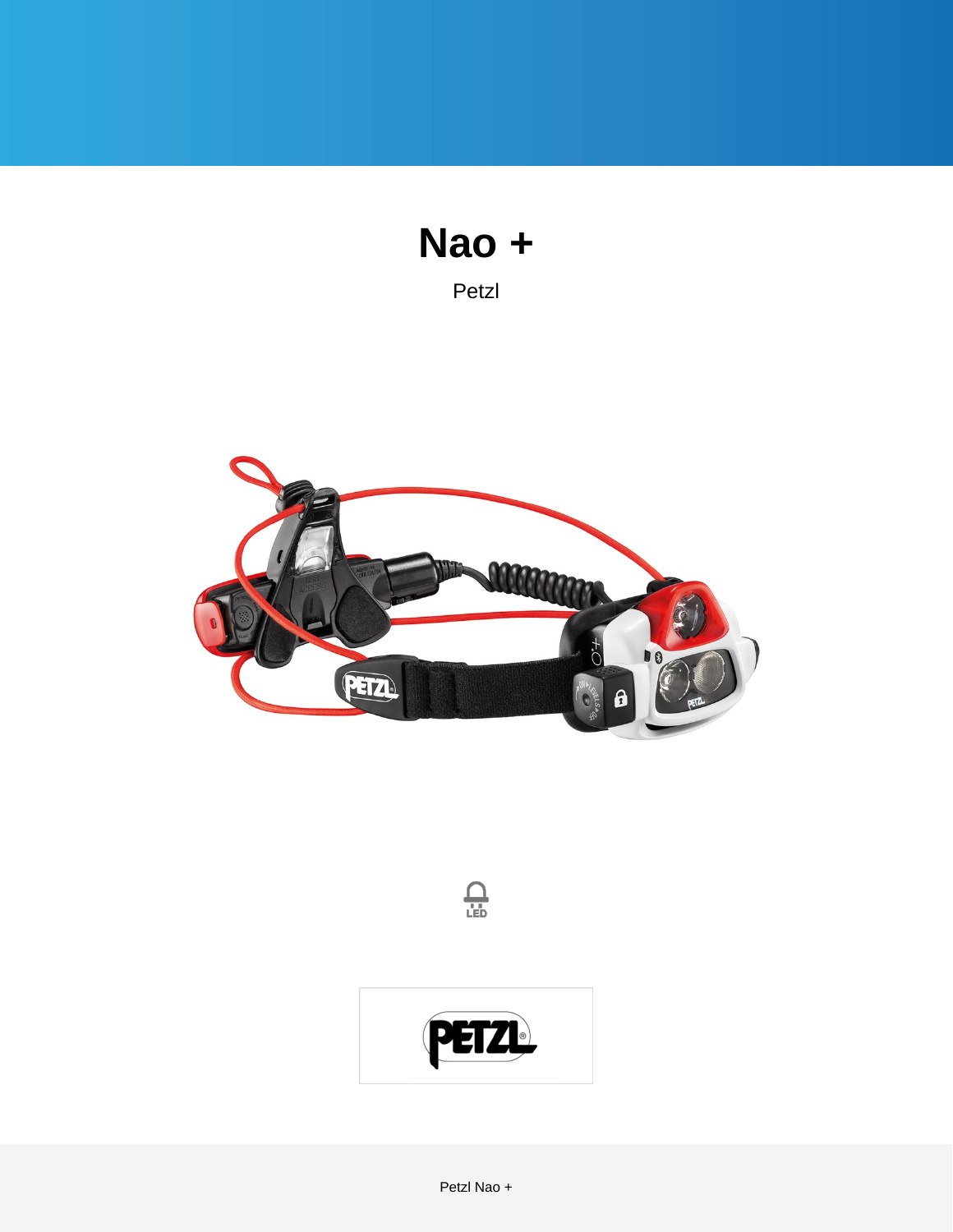# **Licht specificaties**

|                        | High             | Middle Low               |
|------------------------|------------------|--------------------------|
| <b>Lumens</b>          | 750              | med: 320 120             |
| <b>Runtime</b>         |                  | 6h 30 min med: 8h<br>15h |
| <b>Beam distance</b>   | 140 <sub>m</sub> | med: 85m 65m             |
| <b>Water resistant</b> | IPX4             |                          |

### **Kleuren**

black/white (E36AHR 2B)

#### **Power**

2600 mAh Lithium-Ion rechargeable battery (included)

#### **Gewicht**

185gr

### **Certificering**

AS/NZS 4268, CE, FCC, IC, ARIB